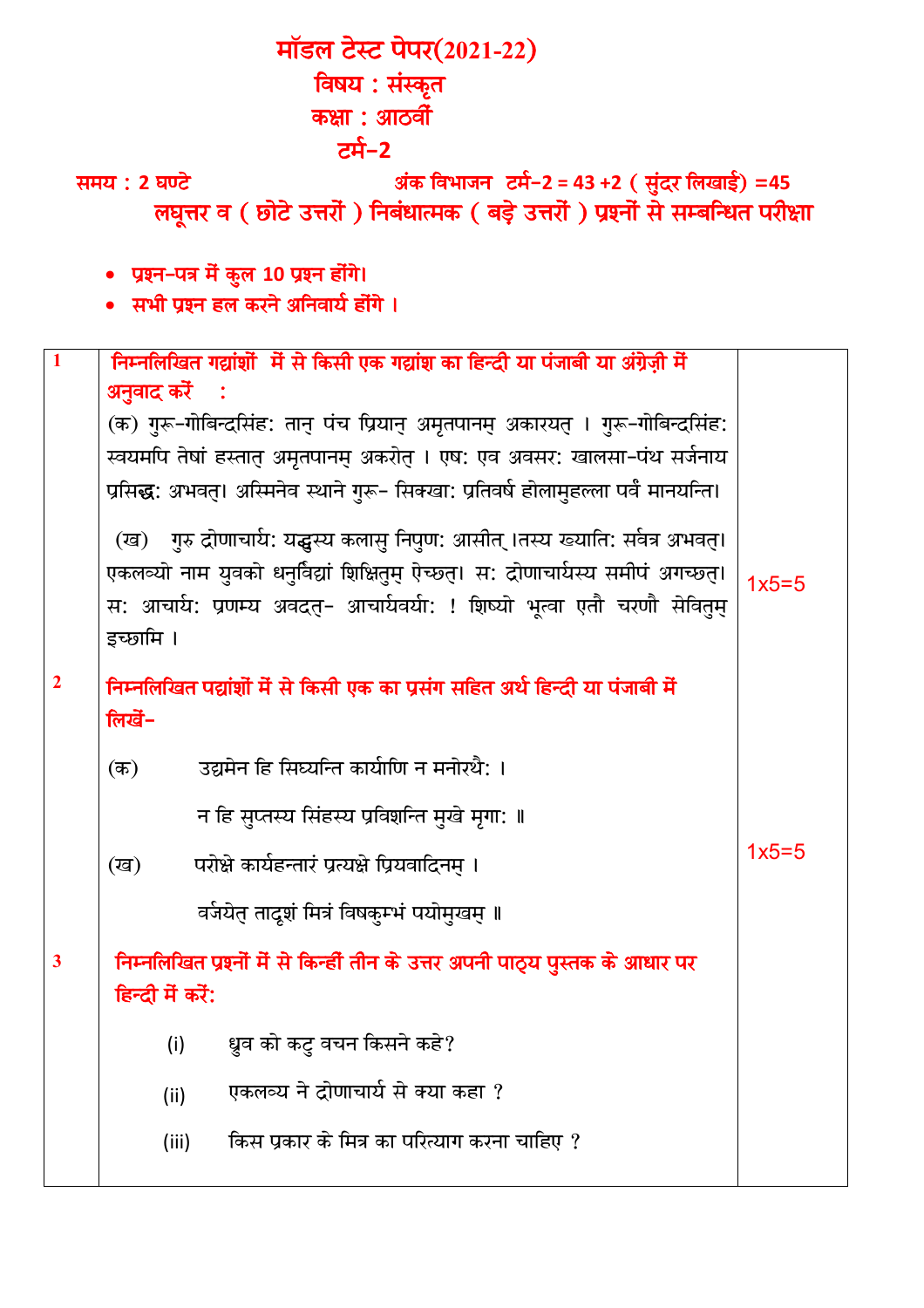|                         | पंजाब के सीमा प्रदेश कौन कौन है ?<br>(iv)                              | $3x2=6$ |
|-------------------------|------------------------------------------------------------------------|---------|
|                         | सिद्धार्थ ने हंस की किस प्रकार रक्षा की ?<br>(v)                       |         |
| $\overline{\mathbf{4}}$ | निम्नलिखित में उचित शब्द चुनकर रिक्त-स्थानों की पूर्ति करें:-(कोई चार) |         |
|                         | (दिल्लयां, उत्तानपाद: ), निषादस्य, पंचाप:,  चिन्तातुर:, शेक्सपीयर, )   |         |
|                         | क. अहं पुत्र:  अस्मि ।                                                 |         |
|                         | ख. तं जना: भारतस्य इति कथयन्ति ।                                       |         |
|                         | ग. पुरा  मुगकवंशस्य शासनं आसीत् ।                                      |         |
|                         | घ.  पुरा भारतवर्षे नाम नृप: आसीत्।                                     |         |
|                         | ङ. युधिष्ठिर:  अभवत् ।                                                 | $4x1=4$ |
|                         | चएक: विशाल: देश: अस्ति ।                                               |         |
| 5                       | संस्कृत  शब्दों का हिन्दी में सरलार्थ करें ।(किन्हीं चार का)           |         |
|                         | मदाय, अलंकृत, कटुवचनै: , इरावती, विपाशा, प्रहारा: ।                    | $4x1=4$ |
| 6                       | किन्हीं पाँच अव्ययों का संस्कृत वाक्यों में प्रयोग करें :              |         |
|                         | सह, अभित:, परित:, विना, धिक्, अलम्, सर्वत: ।                           |         |
|                         | अथवा                                                                   |         |
|                         | किन्हीं पाँच वाक्यों का संस्कृत में अनुवाद करें :                      |         |
|                         | (i) वह मन्त्र का जाप करता है ।                                         |         |
|                         | (ii) भारत एक विशाल देश है ।                                            |         |
|                         | (iii) भगत सिंह महानु देश भक्त था ।                                     |         |
|                         | (iv) वह फल लाता है।                                                    |         |
|                         | (v) वह महामूर्ख था ।                                                   | $5x1=5$ |
|                         | (vi) - उसकी रचना सुंदर है ।                                            |         |
|                         | (vii) इसमें सैनिक रहते हैं ।                                           |         |
|                         |                                                                        |         |
|                         |                                                                        |         |